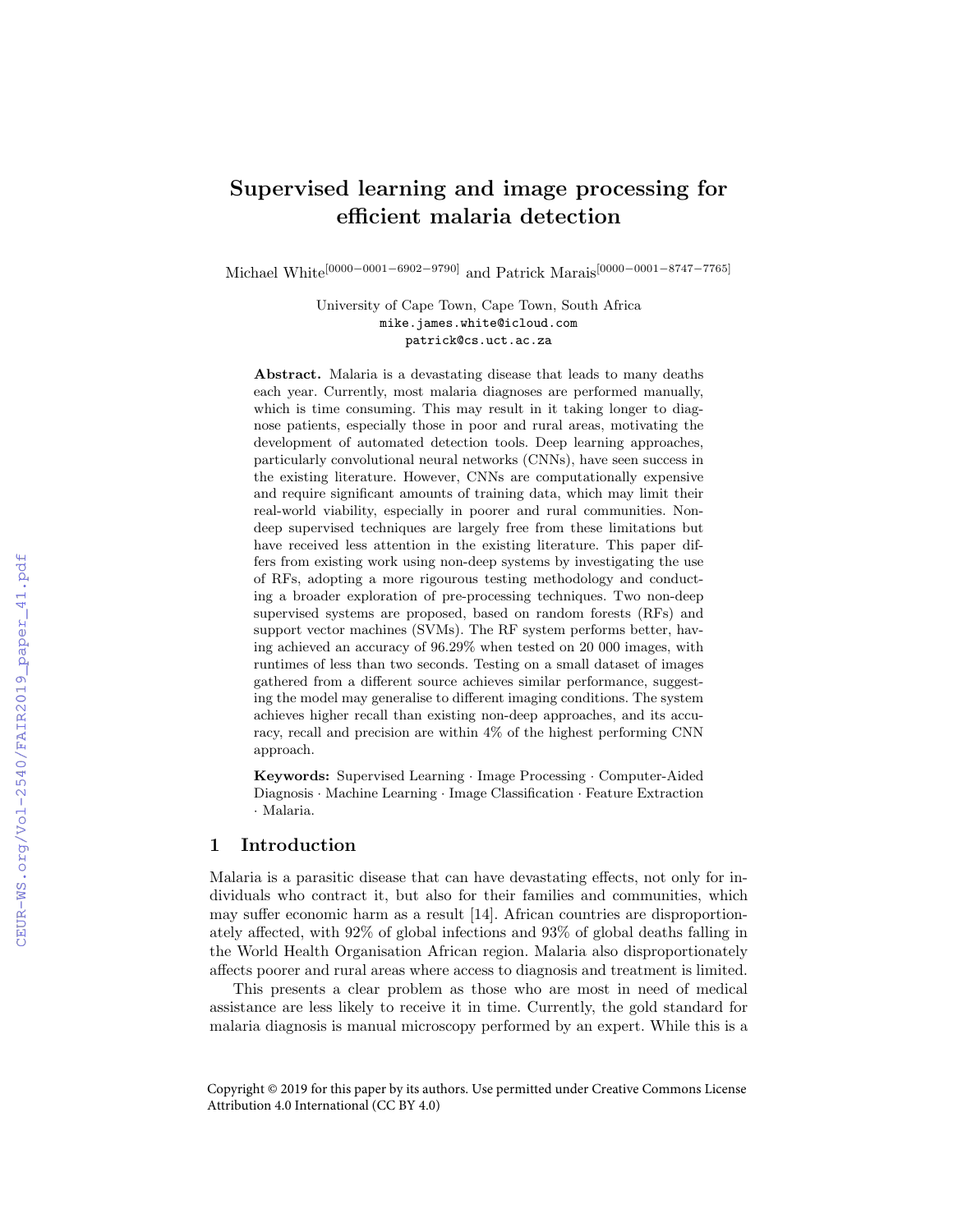reliable method of diagnosis, it is also costly and time consuming [15]. Part of the reason poorer and rural areas are worst affected by malaria may be attributed to a lack of access to these experts. This motivates the need for low-cost and reliable automated detection systems that minimise the time burden on medical experts.

Deep learning approaches, specifically convolutional neural networks (CNNs), have proven effective when applied to the problem of malaria diagnosis, with one example achieving over 99% accuracy [12]. However, CNNs are reliant on large sets of training data and significant computational power for training. Since imaging conditions vary across different clinics and laboratories, additional training on local blood sample data may be necessary. As such, limited amounts of labelled data may hamper widespread adoption. Moreover, the computational resources required to run CNN models may limit their application in poorer and rural areas.

Non-deep machine learning approaches have not been thoroughly investigated in the existing literature. However, these approaches do not suffer from the limitations noted above, and may therefore prove to be more suitable for use in environments with limited computing resources. This paper presents two non-deep supervised learning systems, using random forests (RFs) and support vector machines (SVMs). This paper differs from existing work using non-deep models by adopting more rigourous testing on a larger set of data, investigating RFs as a potential solution and exploring more image filtering and feature extraction approaches.

Through an initial evaluation process, feature extraction and image filtering approaches were selected to combine with the RF and SVM models. It was found that the SVM model operates significantly better on Haralick texture attributes [4], while the RF model achieves its best performance when combined with histogram extraction. Both systems showed better performance when paired with appropriate image filtering. In particular, isolating the saturation channel of an input image during pre-processing works well with both systems. The SVM system achieves even better performance when applying additional contrast and binary thresholding to this isolated channel.

The RF system outperforms the SVM system, though both improve upon the recall achieved by previous non-deep attempts. Moreover, the RF system provides comparable performance to that offered by the best existing CNN-based approach, achieving accuracy, recall and precision within 4% of that system [12]. These results are achieved when testing on 20 000 images, which is a significantly larger testing set than has been seen in the existing literature. The RF system is also computationally efficient, with an average runtime of less than two seconds on a system without a dedicated GPU. The combination of high accuracy and good computational efficiency suggests that this system may be suitable for lowresource environments such as rural clinics, where the technology is needed the most.

Section 2 examines the existing work around automated malaria diagnosis, while Section 3 discusses the design of the systems presented in this paper.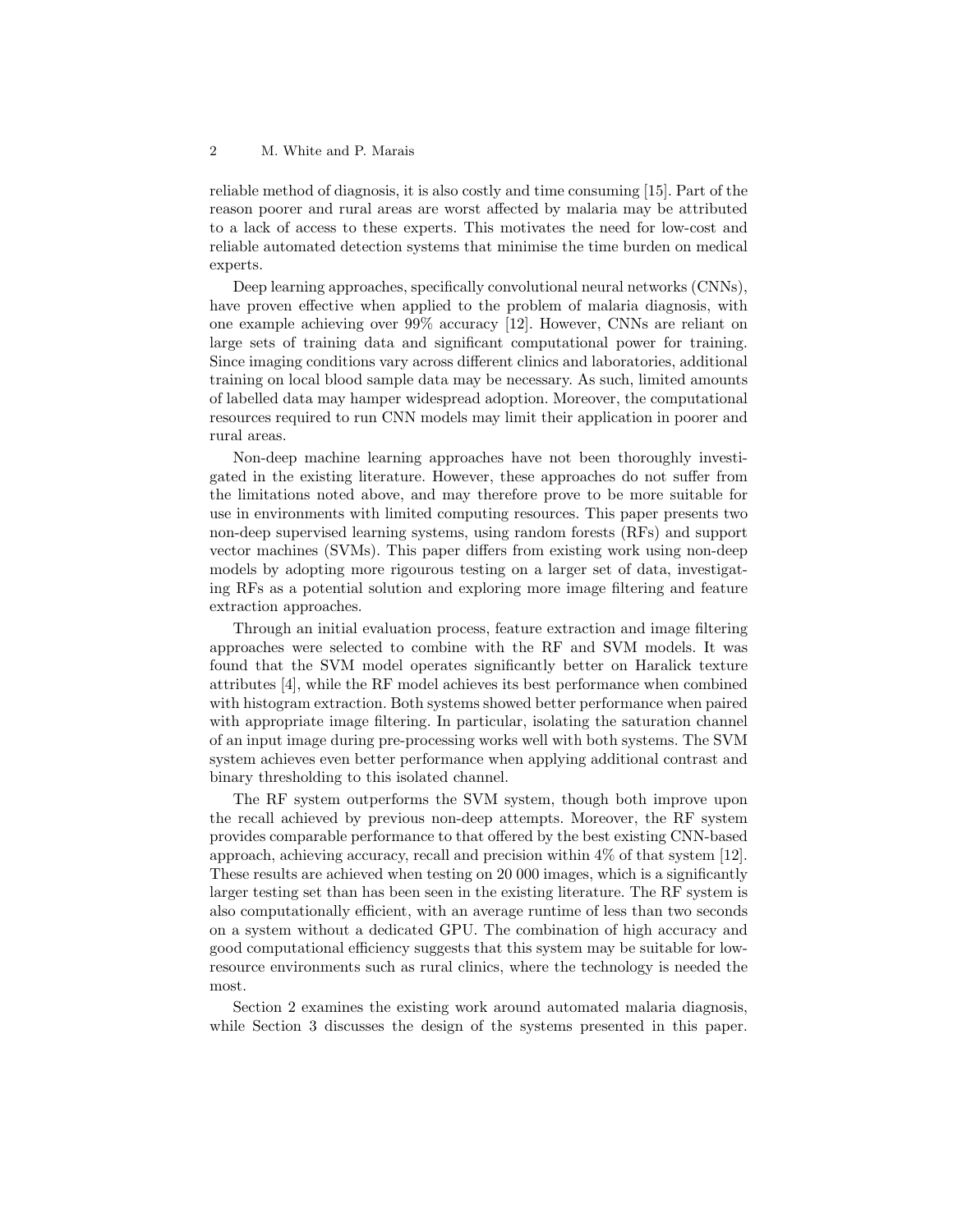Section 4 outlines the experimental methodology that was followed. Section 5 discusses the results of the conducted experiments. Finally, Section 6 draws relevant conclusions and suggests future work.

# 2 Related work

There has been significant research interest around the topic of automated malaria diagnosis, and the existing literature has demonstrated varying levels of success using a wide variety of supervised learning approaches, including deep convolutional networks, transfer learning models and non-deep models.

Rajaraman et al. used CNNs to achieve accuracy of 98.6% and later improved this to 99.5% with an ensemble approach  $[11][12]$ . The improved model demonstrated precision of 99.8%. However, these metrics are given at the patient level rather than the cell level, which is more commonly used in the existing literature. Unfortunately, the study used a dataset, provided by the U.S. National Library of Medicine, that consists of images taken under the same conditions, with the same staining method and from the same archive. As such, it is not clear how well the model would generalise to images collected under different conditions. The deep convolutional architecture limits the viability of the model being deployed in areas with scarce computational resources. The ensemble approach of the later attempt exacerbates this problem, as multiple CNNs must be run to get the final result.

Transfer learning is another technique that involves using a CNN for feature extraction before performing classification with an external algorithm. Mehanian et al. [8] propose a solution for malaria diagnosis using transfer learning with a feature extraction CNN and non-deep logistic regression classifier. They achieved sensitivity of 91.6% and specificity of 94.1%. Though the results of their study are not quite as positive as Rajaraman et al., they also tested the model on substantially larger dataset that originates from 12 countries. This suggests that the model developed by Mehanian et al. may be more robust and have more real-world applicability. While the logistic regression classifier is a nondeep supervised learning technique, the reliance on the underlying CNN feature extractor suggests that the real-world application of this approach would still be limited by its computational complexity.

While deep learning approaches have been more prevalent in the existing literature, some authors have used non-deep supervised learning techniques. Diaz et al. [3] are the most successful example, having achieved 94% sensitivity and 99.7% specificity using an SVM based approach. However, the validity of these results must be questioned, as they were obtained when running the model on the full dataset used in the study, including those images used for training. Unfortunately, their study makes use of a private datset, which hinders direct comparisons. Other non-deep approaches have not seen comparable success, and many have adopted flawed evaluation methodologies [6] [17]. As such, they are not discussed in detail here.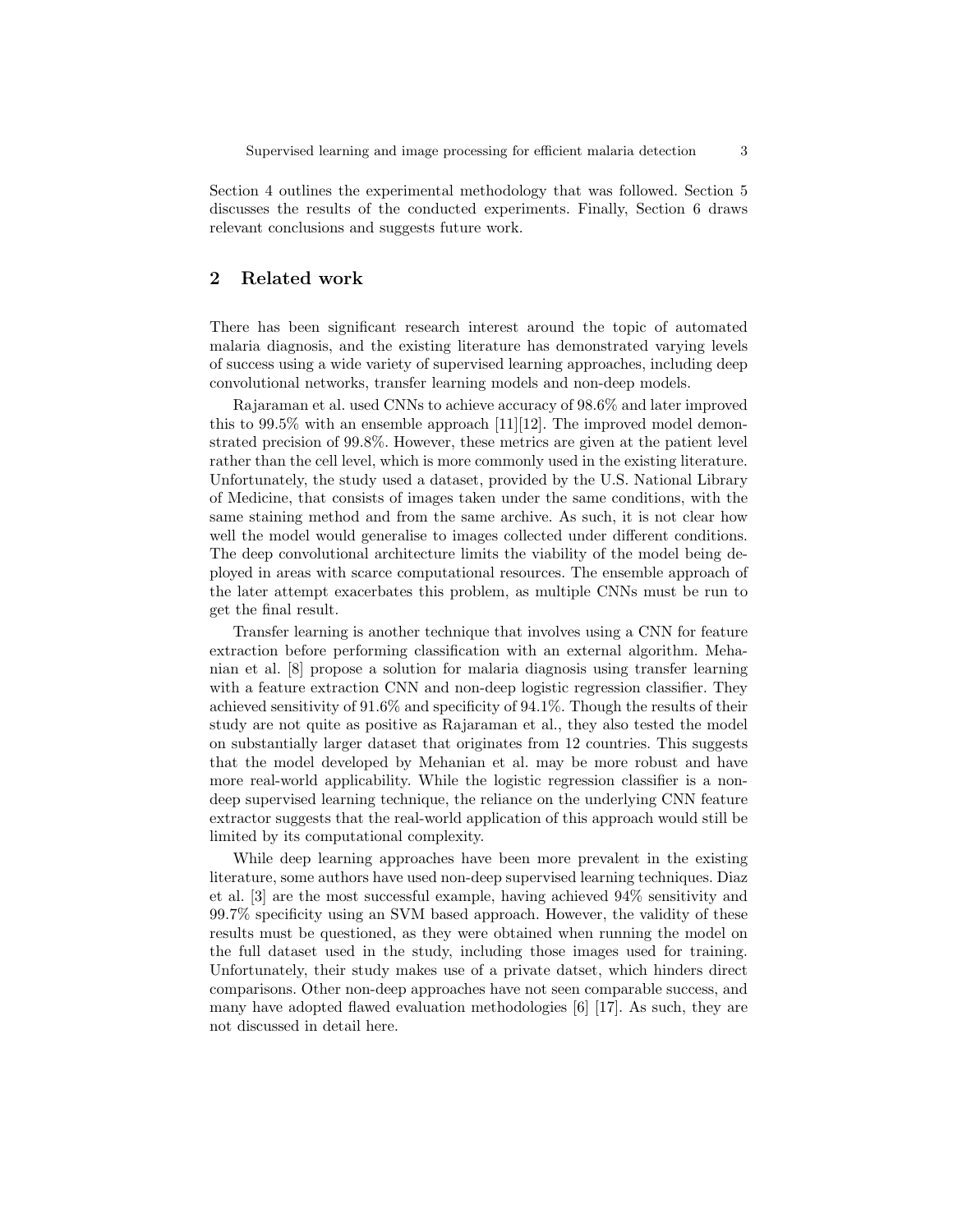4 M. White and P. Marais

# 3 System design

This section begins by discussing the software used to develop the proposed systems. The feature extraction and image filtering algorithms that were considered are then outlined. Subsequently, the final designs for the systems are presented.

## 3.1 Software frameworks

The systems proposed in this papers were constructed using Python 3.6 along with several machine learning and computer vision libraries. Specifically, the systems use scikit-learn [10] for the underlying machine learning models. For image processing and feature extraction tasks, two libraries were used, namely Mahotas CV [2] and OpenCV [1].

## 3.2 Feature extraction algorithms

Feature extraction algorithms can be applied before input is supplied to machine learning models in order to reduce the input dimensionality. By doing so, models can run much faster and, in some cases, achieve higher performance. In this paper, three approaches were considered:

Hu moments Hu [5] proposed a set of seven moment invariants, all of which are invariant to scale, rotation and translation. These features, known as the Hu moments, have been applied broadly to problems in the field of computer vision. For example, Otiniano-Rodriguez et al. [9] achieved over 90% accuracy using the Hu moments as input to an SVM classifier for sign language recognition.

Haralick texture attributes Haralick et al. [4] presented a set of 14 textural features that can be extracted from images to improve image classification accuracy. These features have since been used in a broad range of image classification tasks. For example, Roula et al. [13] used them for classification of prostatic neoplasia in microscopic images of samples taken by needle biopsy.

Histograms Histograms count the number of pixels that fall into a specified number of intensity bins, for each colour channel. Existing works have used histograms for various image classification tasks. For example, Szummer and Picard [16] used histograms as part of a feature set for indoor-outdoor image classification, resulting in 90.3% accuracy.

## 3.3 Image filters

Applying filters to images before they are passed to machine learning models may serve to accentuate differences in visual characteristics between positive and negative cases. This may, in turn, result in improved model performance. Five image filtering configurations were considered for use in this paper:

- 1. No filters
- 2. HSV colour space conversion
- 3. Saturation channel isolation
- 4. Saturation channel isolation with contrast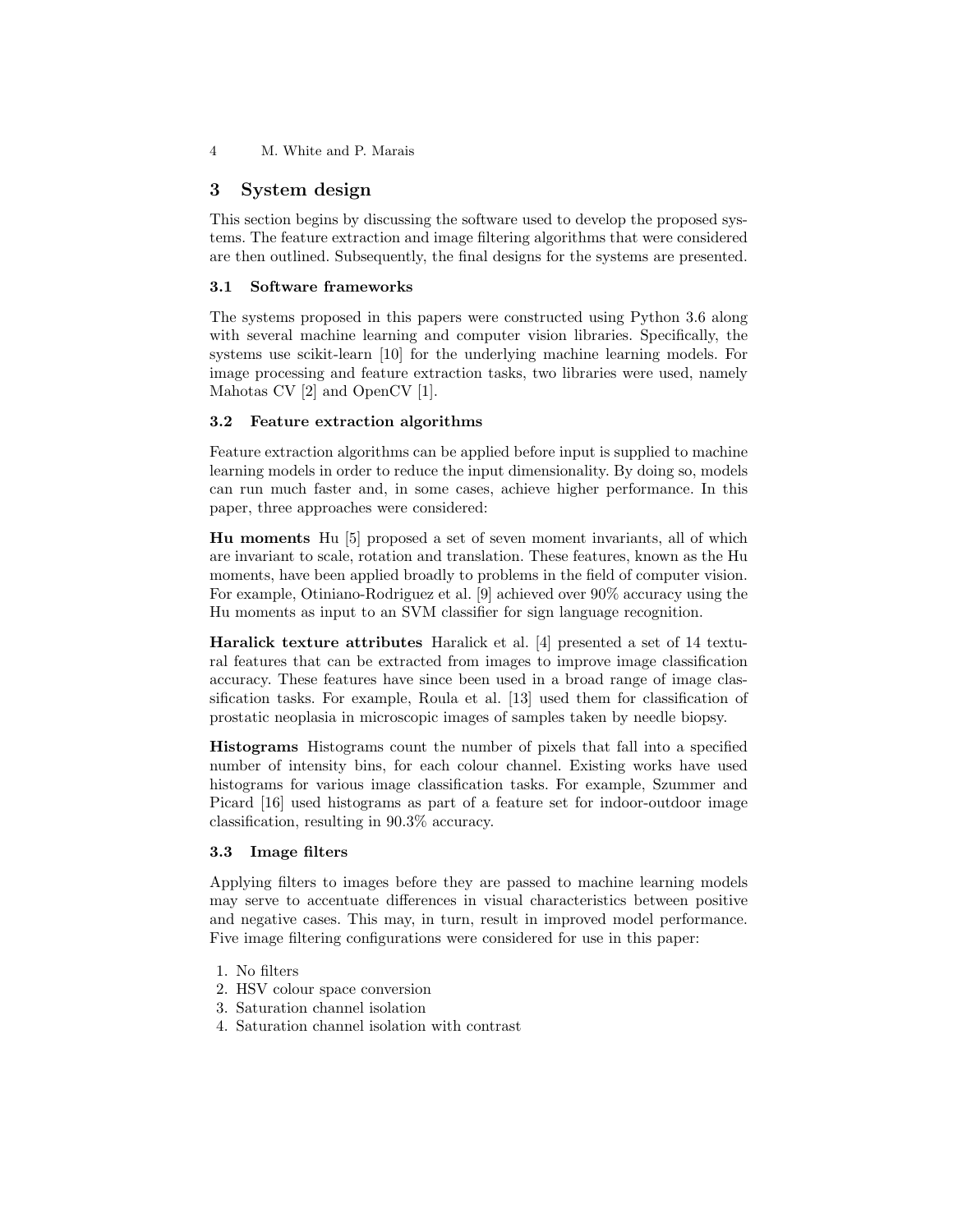Supervised learning and image processing for efficient malaria detection 5

5. Saturation channel isolation with contrast and binary thresholding

Figure 1 demonstrates the effect that each combination has on a sample image of an infected red blood cell. From left to right, we first see the unfiltered image, followed by the HSV converted version. Next, the isolated saturation channel is displayed. Following this, we see the same isolated channel but with added contrast. Finally, we see the application of the threshold function after contrast boosting.



Fig. 1: Image filtering techniques.

## 3.4 Support Vector Machine (SVM) system

The SVM system uses the scikit-learn support vector classifier for its underlying model. This model uses a third degree polynomial kernel function, as this showed the best performance when compared to radial basis function, linear and fifth degree polynomial kernels. Gamma values between 0.001 and 1 were evaluated, as well as the automatically generated gamma value provided by scikit-learn.

A gamma value of 0.1 demonstrated the highest accuracy, but this was only an improvement of 0.02% over the automatically generated value. The automatically generated value achieved 0.51% higher recall at the cost of some precision. Typically higher recall is preferred in the context of initial screening tests, and so the automatically generated value was selected. Other hyperparameters were set to the default scikit-learn values.

The system extracts Haralick texture attributes as features. Initial evaluations showed that, in combination with the binary thresholding image filtering approach, this provided much higher accuracy than either Hu moments or histogram features. Unfortunately, the computational cost of Haralick feature extraction is much higher than that of these other approaches.

## 3.5 Random Forest (RF) system

The RF system uses the scikit-learn random forest classifier for its underlying model. During hyperparameter tuning, forest sizes ranging from 1 to 250 were evaluated and peak performance was seen at a value of 100. Maximum depths ranging from 10 to 1000, as well as unlimited depth, were also evaluated. Minimal performance improvements were seen above a value of 100, so it was decided to select this value. Other hyperparameters were set to the default scikit-learn values.

Histogram extraction was adopted as the feature extraction approach for this system. Initial evaluations showed that, in combination with the saturation channel isolation filter, this provided the best classification accuracy and computational performance. Haralick texture attributes resulted in slightly lower accuracy and are far more computationally expensive. On the other hand, Hu moments resulted in poor model performance, though they are not computationally expensive.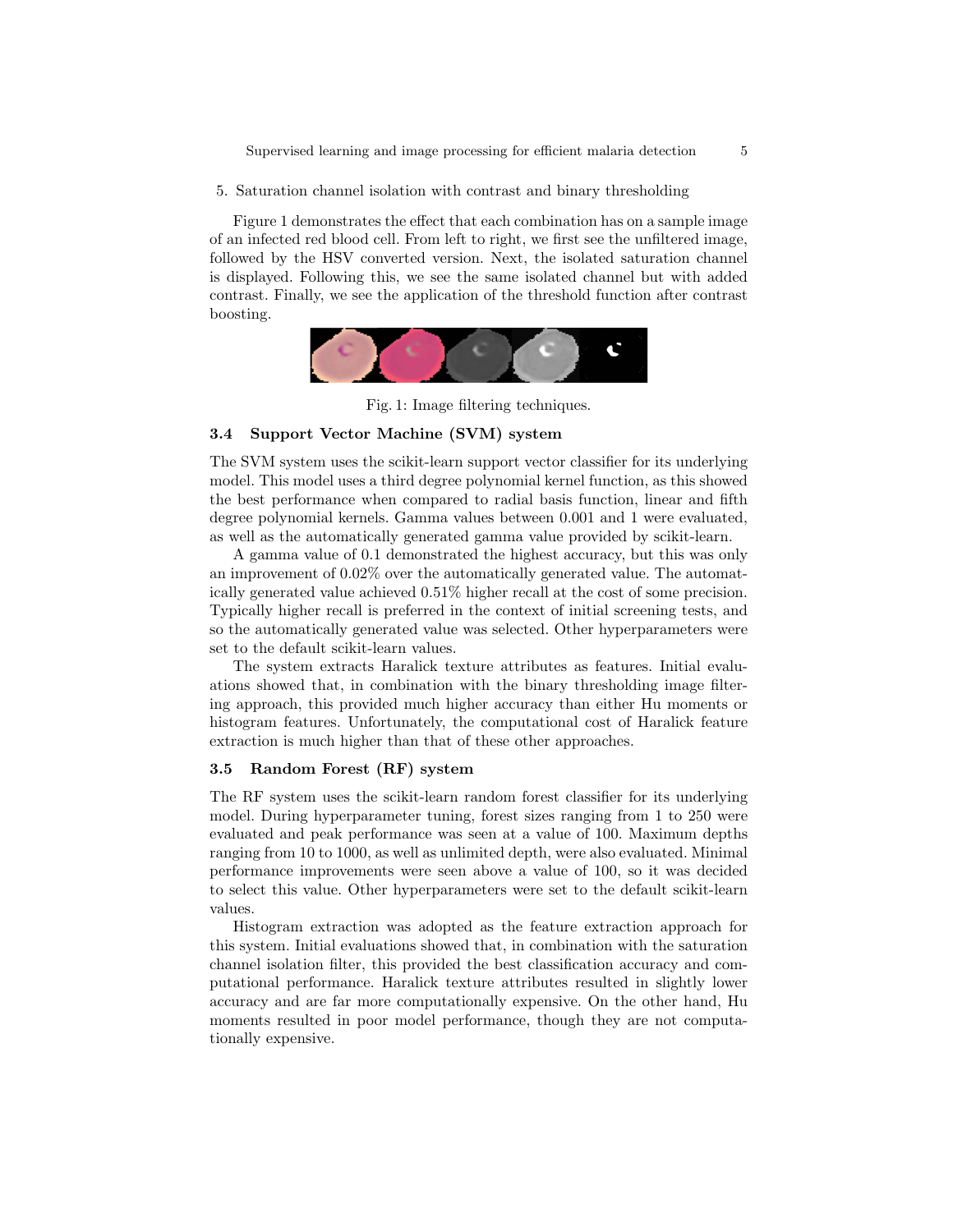6 M. White and P. Marais

## 4 Experimental methodology

This section lays out the process by which the research aims were addressed. Specifically, two research questions are posed:

- 1. Can the proposed non-deep systems achieve accuracy within 5% of the top performing CNN approach?
- 2. Do the performances of models degrade when applied to differently sourced data?

The details of the datasets and computational equipment used are presented, followed by explanations of the two experiments that were conducted.

## 4.1 Evaluation criteria

Systems are evaluated along three evaluation criteria, namely accuracy, recall and precision. Accuracy refers to the overall ability of a system to make correct predictions, while recall refers to the ability of a system to not label positive examples as negative. In other words, recall is the ability of a system to avoid false negatives. On the other hand, precision refers to the ability of a system to not label negative examples as positive or, in other words, to avoid false positives. Specificity is another metric used by some papers, which measures the ability of a system to correctly identify negative examples. Qualitatively, this is quite similar to precision, though it is calculated differently. Typically studies will not report both specificity and precision, and so it becomes necessary to draw comparisons between these metrics.

## 4.2 Datasets

Two datasets are used to run the experiments detailed in this study. The first is a publicly accessible dataset, originating from a study by Rajaraman et al. [11] and made available by the U.S. National Library of Medicine (NLM). This dataset is made up of pre-cropped Giemsa-stained blood cell images, with 13 779 classified as infected and the same number classified as uninfected, for a total of 27 558 images. This NLM dataset was also used during the model tuning process.

The second is a private dataset provided to the author by PathCare Laboratory Services. This dataset was provided as Giemsa-stained blood slide images, not pre-cropped but with infected cells having been identified by a pathologist. The dataset was manually cropped into a set of 120 cell images, with 60 labelled as infected and 60 labelled as uninfected.

Images in each dataset were not of a standardised size, and so it was decided to resize all images to 50 pixel by 50 pixel squares. These measurements were decided to avoid artifacts generated from excessive upscaling or stretching in either axis, with most of the original images being about the same size or larger, and roughly square in shape.

Dataset splitting To ensure the validity of results, an iterative random holdout approach was taken, whereby random subsets of the dataset were selected at each iteration to form the training and test sets. The test set is not used for training models so that when testing occurs, that data is unseen by the model. The metrics achieved for each iteration are aggregated to form the final result.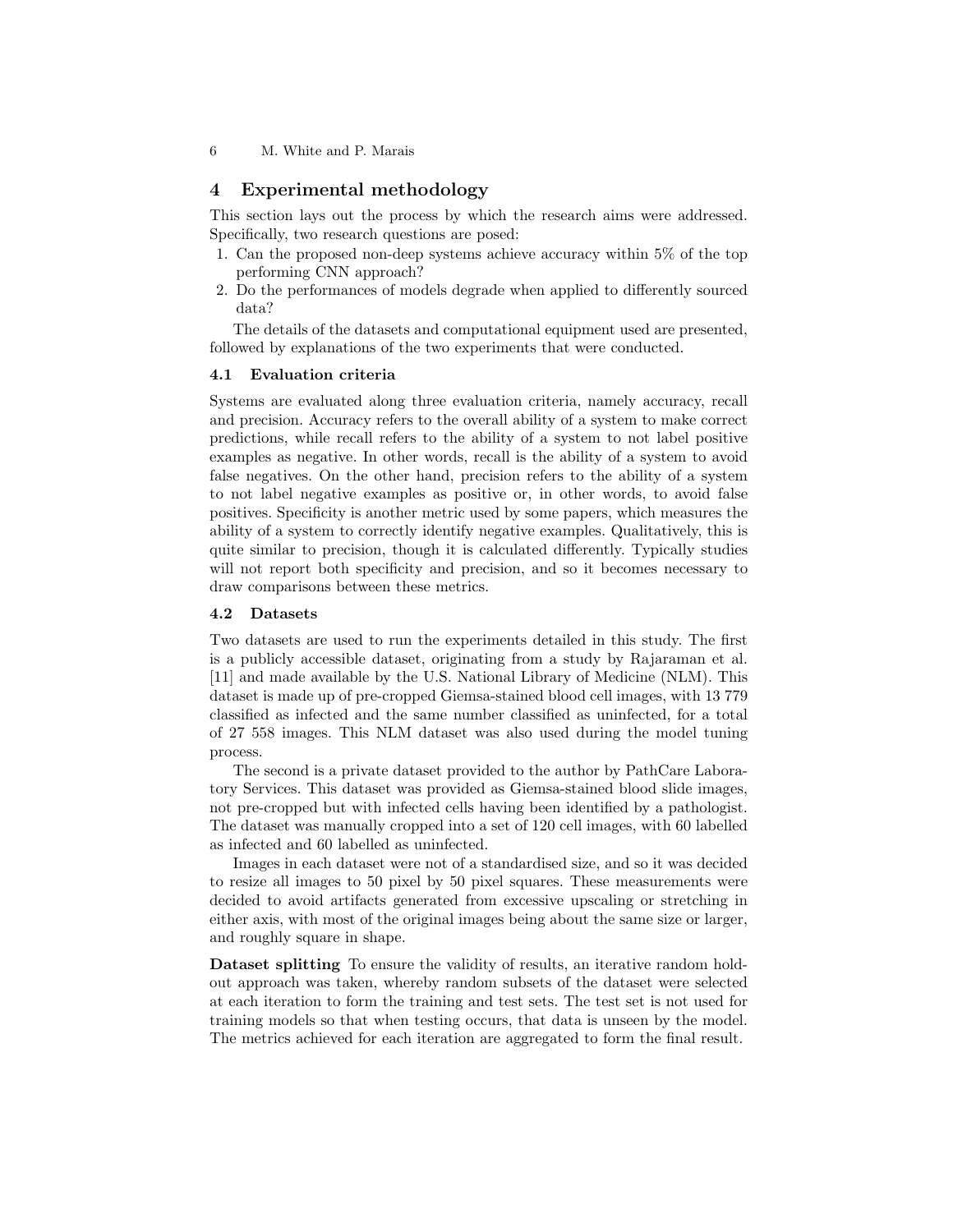Supervised learning and image processing for efficient malaria detection  $7$ 

#### 4.3 Computational equipment

Development, training and testing were all conducted on the same machine: a laptop running Ubuntu 18.04.1 LTS. The machine had 16GB of RAM and a four core Intel i7 CPU, with clock speeds of 2.7GHz. The machine did not have a dedicated graphics card.

#### 4.4 Experiment design

Two experiments were conducted on the proposed systems, allowing for evaluation of various experimental hypotheses.

Experiment 1: Performance of systems on NLM data Systems were evaluated on their ability to operate on data that is part of the same dataset used for training. Results were obtained from ten iterations, each time trained on 5000 images and tested on a disjoint set of 20 000 images. Initial testing indicated that a training set of 5000 images was sufficient for models to converge, so the rest of the data could be used to form a more extensive testing set. This experiment was designed to evaluate the ability of the systems to predict infection in images collected in a similar way to the training data. It was hypothesised that the systems would outperform existing non-deep attempts, and achieve performance within 5% of that demonstrated by the top-performing CNN approach.

Experiment 2: Performance of systems on PathCare test data The systems were put through a final evaluation to test their ability to operate on datasets other than the one used for training. Results were obtained by loading models from the first experiment, pre-trained on the NLM dataset, and tested on the full PathCare dataset of 60 infected and 60 uninfected images. This experiment was designed to evaluate the generalisability of systems trained on a dataset gathered from a singular source, answering the second research question. It was hypothesised that the prediction performance on the PathCare dataset would be worse than that seen in the first experiment, as it is unlikely that the systems will generalise successfully without a broad range of collected data.

#### 5 Results and discussion

In this section, the results of the two experiments are presented. The implications of these results are discussed, and possible explanations are laid out. Finally, limitations of the experimentation process are noted.

## 5.1 Experiment 1: Performance of tuned models on NLM data

The results observed when testing on the NLM dataset are encouraging. The SVM system achieved an accuracy of 93.06%, recall of 96.12% and precision of 90.58%. The best performing existing approach by Diaz et al. [3] does not report precision but reports specificity of 99.7% and recall of 94%. While the SVM system's precision is significantly lower than the specificity reported by Diaz et al., it also demonstrates a 2.12% improvement in recall. The RF system achieved an accuracy of 96.29%, recall of 96.06% and precision of 96.49%. This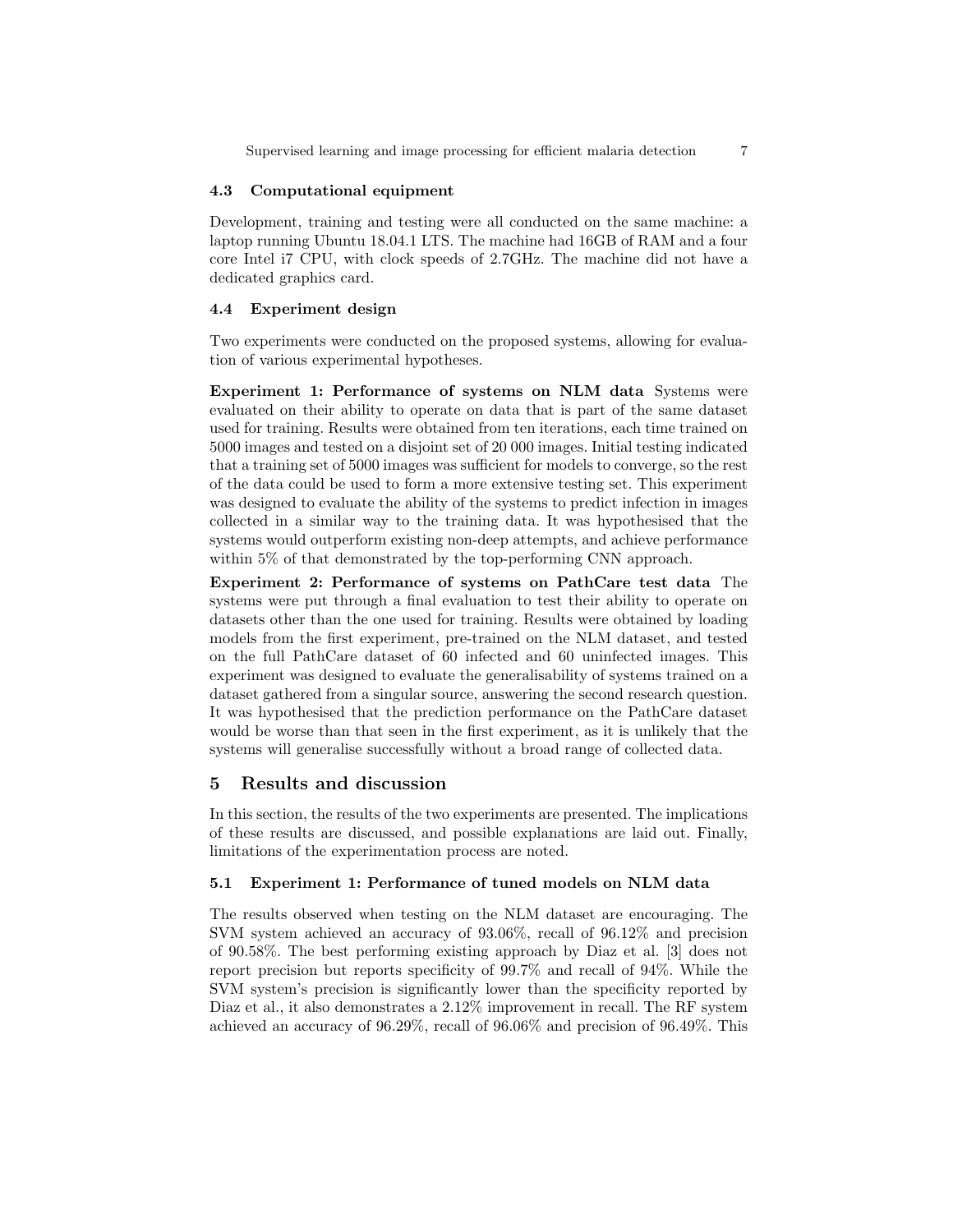amounts to a 2.06% increase in recall, with a 3.68% lower precision than the specificity achieved by Diaz et al. See Figure 2 for a graphical representation of this comparison.

Medical experts argued that attaining higher recall while maintaining comparable overall accuracy is better than attaining higher specificity or precision in the context of initial screening tests [7]. This is because it is far more important to ensure that false negatives do not occur, as these could lead to patients not being given treatment when needed. Following the high sensitivity screening test, another test with higher precision may be performed to ensure overall accuracy. An automated malaria screening system could identify cells with a high probability of infection and present these to a pathologist for confirmation. This reduces the number of cells which must be checked by the expert while still ensuring diagnostic precision. In this sense, the hypothesis that the proposed systems would improve on existing supervised approaches is confirmed, though it is acknowledged that the improvement is not observed across all metrics.



Fig. 2: Comparison of proposed systems with the current best non-deep system.

The current work also evaluates models on significantly more testing data than Diaz et al.: 20 000 blood cells compared to 12 557. Moreover, the parasitemia of the testing data used by Diaz et al. is reported as 5.6%, amounting to approximately 703 infected blood cells. On the other hand, the testing data used in this experiment was balanced, with 10 000 infected cells, possibly resulting in a more accurate reflection of the real-world performance that can be expected from the system.

As expected, the proposed systems did not achieve better results than the CNN approaches detailed by Rajaraman et al. [11][12]. However, the RF model's metrics all fell within 4%, and the SVM achieved recall within 4%. These results, particularly those of the RF system, confirm the hypothesis that the proposed systems would show performance within 5% of the best CNN-based approach. Mehanian et al. [8] achieved recall of 91.6% and specificity of 94.1% with their transfer learning model. Both the SVM and RF systems improve significantly on this recall, and the RF also shows higher precision than the specificity reported by Mehanian et al. The testing set used in this paper was significantly larger than those used by both Mehanian et al. and Rajaraman et al., though that used by the former was more diverse, with images taken under different conditions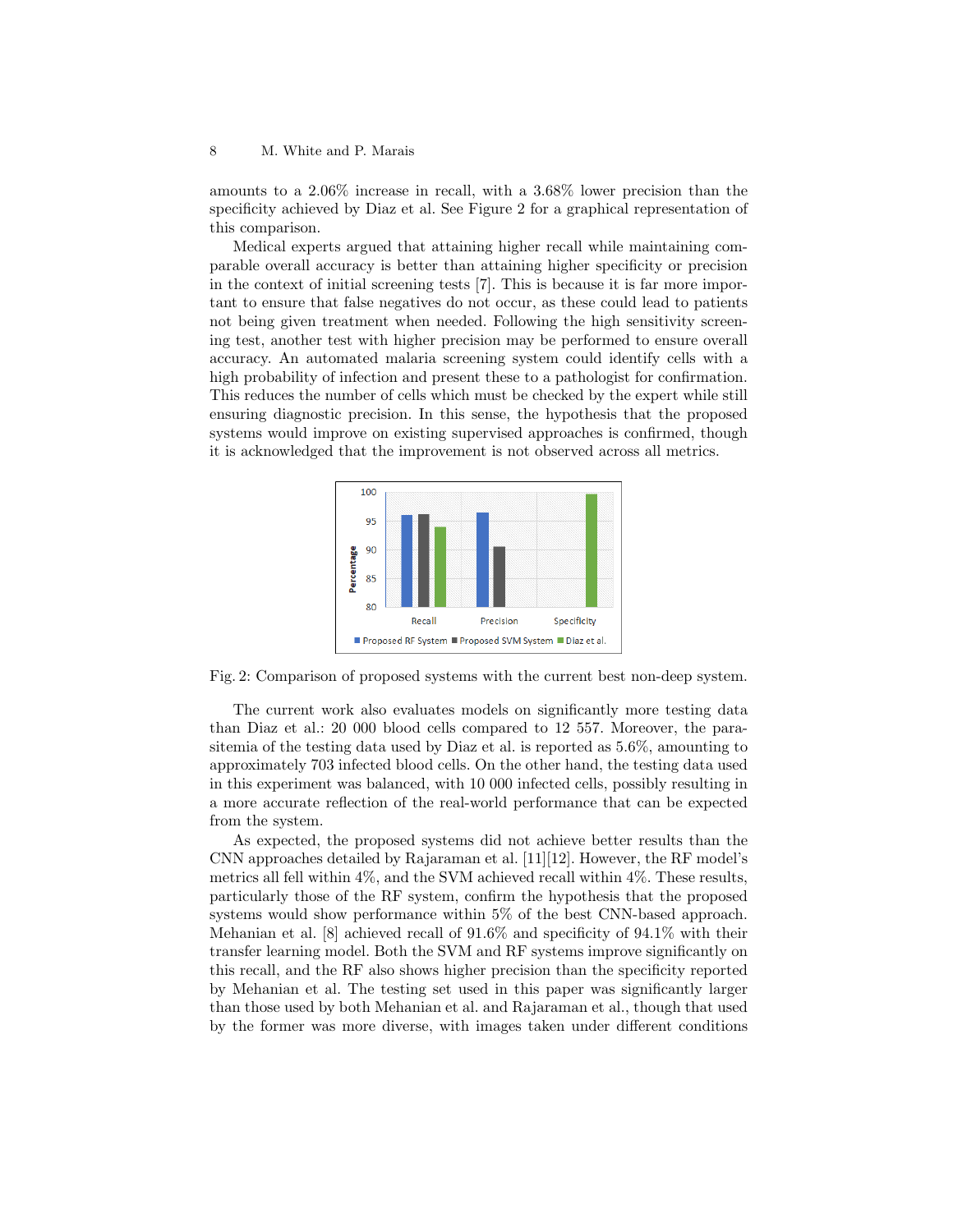and originating from 12 countries. See Figure 3 for a graphical representation of this comparison.

Papers in the existing literature have not reported training or testing time metrics, so it is not possible to provide a comparison here. However, comparing the RF and SVM systems proposed in this paper, it is clear that the RF system is significantly less computationally expensive. The testing time of the SVM system is a factor of 236 greater than that of the RF system, while the training time is a factor of 53 greater. These runtime metrics suggest that the RF system may be more suitable for deployment in situations where computational power is limited. Table 1 shows the full results of this experiment.



Fig. 3: Comparison of proposed systems with existing deep learning approaches.

|               |        |               | System Accuracy Recall Precision Train Time Test Time |           |
|---------------|--------|---------------|-------------------------------------------------------|-----------|
| $ {\bf SWM} $ | 0.9306 | 0.9613 0.9058 | 63.9346s                                              | 254.9055s |
| $ {\bf RF}$   | 0.9629 | 0.9606 0.9649 | 1.2108s                                               | 1.0796s   |

Table 1: Results of Experiment 1.

#### 5.2 Experiment 2: Performance of tuned models on PathCare data

Both the SVM and RF systems saw slight improvements in accuracy when run on the PathCare dataset. While the precision of both decreased, by 1.03% for the SVM system and 2.74% for the RF system, each achieved 100% recall. It must be noted that these results are likely overly optimistic due to the small size of the PathCare dataset, however this encourages further evaluation of the systems on a larger PathCare dataset.

The runtime metrics of this experiment confirm the observation made in the first experiment: The RF system is more computationally efficient than the SVM system. While train times are not evaluated, as the systems were pre-trained, the test time of the SVM system is a factor of 128 greater than that of the RF system. Table 2 shows the full results of this experiment.

|                          |        |                     | $ {\rm System} $ Accuracy $ {\rm Recall} $ Precision $ {\rm Train\ Time} $ Test Time |        |
|--------------------------|--------|---------------------|--------------------------------------------------------------------------------------|--------|
| $ {\bf SWM} $ $ 0.9417 $ |        | $ 1.000 \t  0.8955$ | $\ln/a$                                                                              | 2.053s |
| $ {\bf{RF}} $            | 0.9667 | $ 1.000 \t  0.9375$ | $\ln/a$                                                                              | 0.016s |

Table 2: Results of Experiment 2.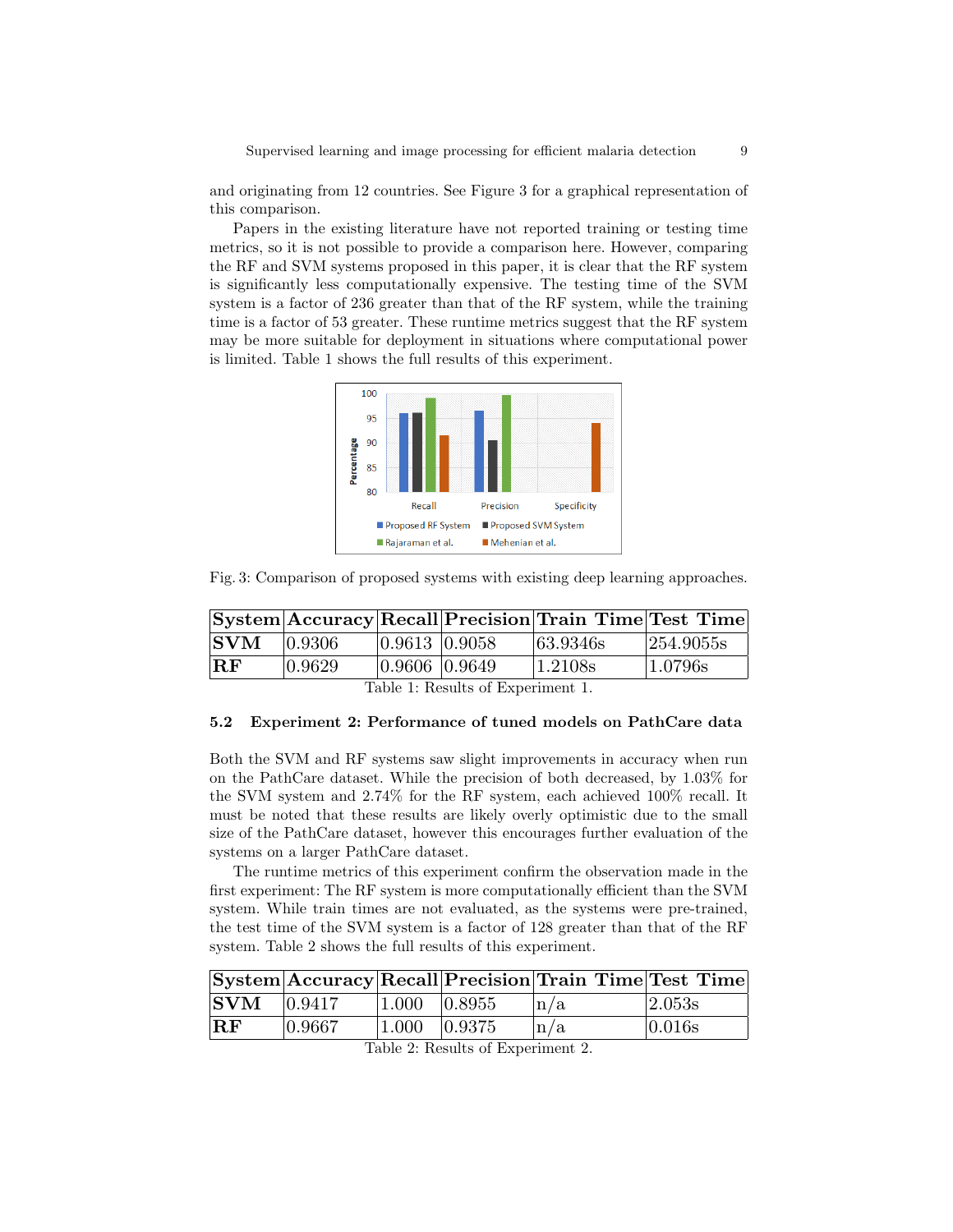10 M. White and P. Marais

#### 5.3 Limitations

The small size of the PathCare dataset limits the acceptability of the results of the second experiment. While these results were very positive as an initial evaluation, further experimentation on a larger set of PathCare data would be necessary to confirm them.

The data that was made available for this research was only classified in two classes: as parasitised or non-parasitised. However, in reality there are multiple species of the malaria parasite, each with various life stages. Because the data was only classified in this binary manner, it is unclear whether the models generalise to provide similar performance for all species and life stage combinations. Unfortunately, it is time-consuming to manually label data in this manner and the labelling must be conducted by an expert pathologist. For this reason, it is difficult to acquire large enough datasets to allow for adequate training and testing of models.

Both datasets were made up of images of Giemsa-stained blood cells. It is not clear whether the systems would maintain similar performance when different staining methods are employed. Giemsa staining is the method recommended by the World Health Organisation [18], but some clinics in lower-income areas may vary from this. Large datasets of blood cells not stained with Giemsa are difficult to acquire, as it is uncommon for major pathology practices to use other staining methods.

We tested a range of values for each hyperparameter during model tuning, however, due to limited computational resources, a fairly coarse search was performed. It is possible that a finer grid search or more sophisticated intelligent search techniques may find better configurations.

## 6 Conclusions

The experiments presented in this paper demonstrate that non-deep supervised learning techniques may be used as an alternative to popular deep learning approaches for malaria classification. Several conclusions can be drawn from the results of these experiments.

Firstly, the proposed RF and SVM systems outperform existing non-deep supervised approaches in terms of recall, which is arguably the most important metric by which medical screening tests can be judged. Secondly, the RF system appears to be a more suitable solution, as it achieves better accuracy and is far more computationally efficient than the SVM system. Thirdly, the proposed RF system is able to achieve recall, precision and accuracy within 4% of that reported by the best existing CNN approach. This indicates that the system may be a viable alternative in situations where the high computational power required by CNN systems is not possible, such as in rural clinics. Fourthly, initial results when run on a small dataset gathered from a different source to the training data seem to indicate that the promising performance demonstrated by the proposed systems may generalise to various imaging conditions. However, further work is necessary to confirm this.

Finally, it is noted that feature extraction and image processing can significantly impact both the computational efficiency and classification performance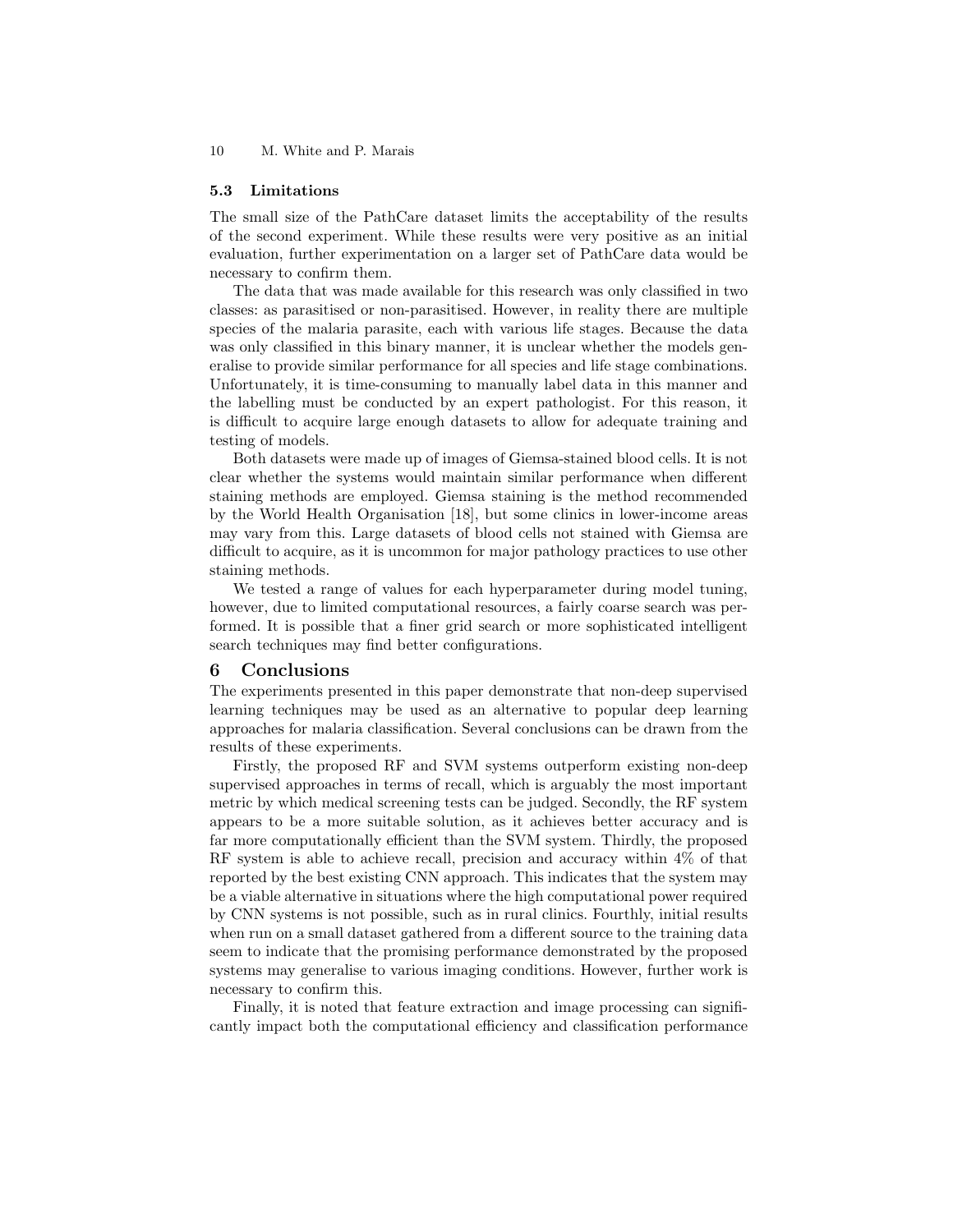of systems. Extracting histogram features is computationally cheap and greatly improves the accuracy of the RF model, but the SVM model saw better classification performance when operating on Haralick texture attributes. However these attributes are computationally expensive to extract, limiting the viability of the SVM system. Hu moments performed the worst for both SVM and RF models, suggesting they may be less suitable for the task of malaria detection.

On the whole, it is shown that non-deep supervised learning techniques have great promise for reducing the burden on medical professionals in performing malaria diagnosis. This may, in turn, result in much faster times to diagnosis, and allow quicker intervention, which is described by the WHO as the most important factor in preventing severe cases and deaths from occurring [19]. The higher computational efficiency of non-deep systems, such as those presented in this paper, may allow for more widespread adoption, especially in areas where extensive computational resources are not available. Thus, the value added by these systems may have a significant impact on rural and poor communities, where access to medical experts is typically limited.

#### 6.1 Future work

The systems proposed in this paper show promise as a computationally cheap alternative to CNN-based systems, with a lower training data requirement. As such, future work to develop a fully integrated diagnosis system is warranted. Such a system should include the full computational pipeline of automated blood cell image cropping, filtering, feature extraction and classification.

Rajaraman et al. [12] improved the performance of their initial CNN approach by adopting an ensemble strategy. Similarly, future work may produce better results by using an ensemble of high performing non-deep models, such as those proposed in this paper.

## 7 Ethics

This paper involved the use of both a publicly-available dataset from the U.S. National Library of Medicine, as well as a private dataset acquired from PathCare Laboratory Services. Both datasets are de-identified, containing no personal or demographic information on the patients corresponding to each blood cell image. Ethics clearance was granted by both the University of Cape Town's Science Faculty Research Ethics Committee and the PathCare Research Committee.

#### 8 Acknowledgements

Thanks are extended to PathCare Laboratory services for their contribution of blood sample data.

## References

- 1. Bradski, G., Kaehler, A.: Learning OpenCV: Computer vision with the OpenCV library. " O'Reilly Media, Inc." (2008)
- 2. Coelho, L.P.: Mahotas: Open source software for scriptable computer vision. arXiv preprint arXiv:1211.4907 (2012)